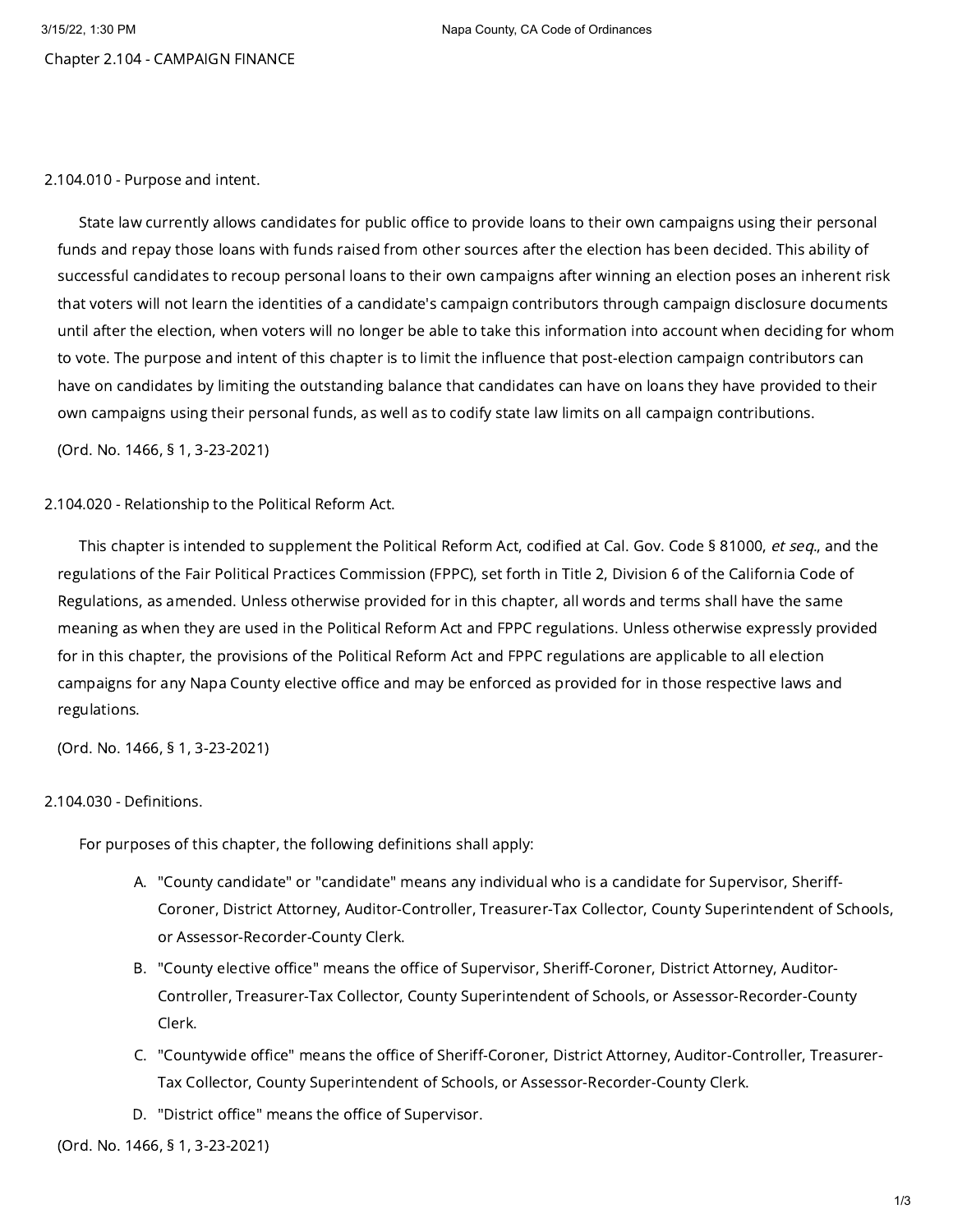2.104.040 - Contribution limit.

A person may not make to a candidate or the candidate's controlled committee, and a candidate or the candidate's controlled committee may not accept from a person, any contribution or series of contributions totaling more than the per election amount permitted in Cal. Gov. Code § 85301(a), as adjusted by the Fair Political Practices Commission pursuant to Title 2 of the California Code of Regulations § 18544.

(Ord. No. 1466, § 1, 3-23-2021)

2.104.050 - Loan limit—Increases.

- A. No candidate for any Countywide office shall personally make loans to their own campaign which have a total outstanding balance at any point in time of more than twenty thousand dollars.
- B. No candidate for any District office shall personally make loans to their own campaign which have a total outstanding balance at any point in time of more than ten thousand dollars.
- C. Beginning in 2022, the limits provided for in paragraphs A and B of this section may be adjusted biennially in December of every even-numbered year by resolution of the Board of Supervisors to reflect changes in the California Consumer Price Index All Urban Consumers (CPI-U). The adjustments shall be made using the following formula: the loan limit amount in effect as of December 31, 2021, multiplied by the annual CPI-U, divided by the base CPI-U from 2021, rounded to the nearest one hundred dollars.

(Ord. No. 1466, § 1, 3-23-2021)

2.104.060 - Enforcement—Notice of violation—Hearing.

- A. Notwithstanding any other provision of the Napa County Code, any violation of<u> section [2.104.040](https://library.municode.com/)</u> of this chapter may be enforced in any manner allowed by the Political Reform Act or FPPC regulations.
- B. [Notwithstanding](https://library.municode.com/) any other provision of the Napa County Code, any person who knowingly violates<u> section</u> 2.104.050 of this chapter shall be subject to an administrative fine for a sum of one thousand dollars for each violation, or three times the amount exceeding the limit established by section [2.104.050](https://library.municode.com/) as adjusted, whichever is greater.
- C. Upon determining that a violation has occurred, the Napa County Elections Division shall issue a Notice of Violation to the person, sent by certified U.S. mail. The Notice of Violation shall, at a minimum, include the following information:
	- 1. The person or person(s) who have violated this chapter;
	- 2. The Napa County Code section that was violated;
	- 3. The dollar amount in excess of this chapter's prescribed limits that constitutes the violation;
	- 4. The amount of the administrative fine;
	- 5. The deadline for complying with the Notice of Violation, which shall be set no sooner than forty-five days after the date of mailing the Notice of Violation. Compliance with the Notice of Violation shall include full payment of the fine issued and filing of the proper campaign disclosures showing that the portion of the loan in excess of the limit prescribed by this has been forgiven; and
	- 6. A description of the process for requesting a hearing as provided for in this chapter.